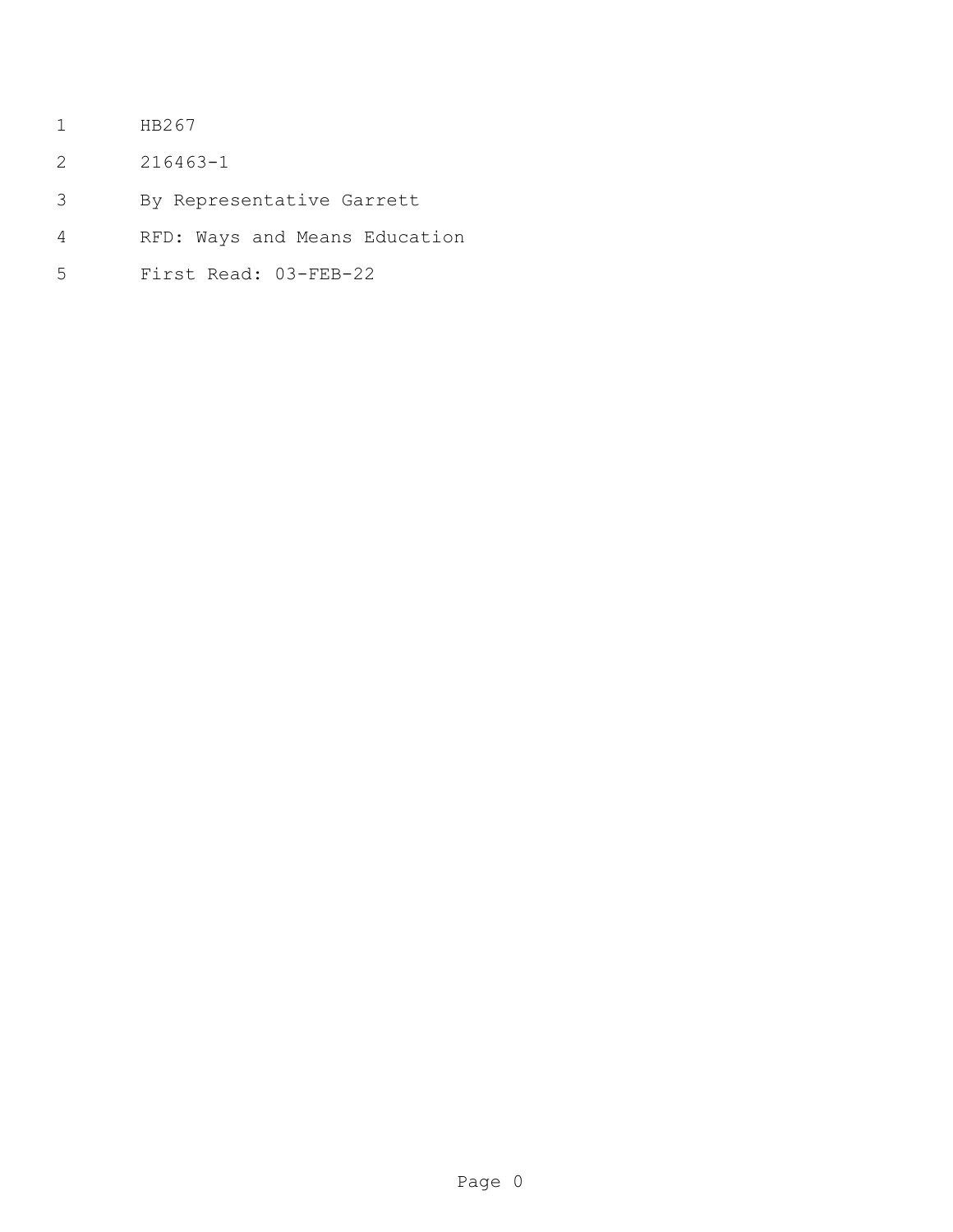| $\mathbf 1$ | 216463-1:n:01/14/2022:EBO-DHC/jat                            |  |  |
|-------------|--------------------------------------------------------------|--|--|
| 2           |                                                              |  |  |
| 3           |                                                              |  |  |
| 4           |                                                              |  |  |
| 5           |                                                              |  |  |
| 6           |                                                              |  |  |
| 7           |                                                              |  |  |
| 8           | This bill makes supplemental appropriations<br>SYNOPSIS:     |  |  |
| 9           | from the Education Trust Fund Advancement and                |  |  |
| 10          | Technology Fund for the fiscal year ending                   |  |  |
| 11          | September 30, 2022; to the public institutions of            |  |  |
| 12          | higher education in the amount of \$76,591,969; and          |  |  |
| 13          | to the Department of Education, the Board of                 |  |  |
| 14          | Trustees of the Alabama Institute for Deaf and               |  |  |
| 15          | Blind, the Board of Youth Services School                    |  |  |
| 16          | Districts, the Board of Directors of the Alabama             |  |  |
| 17          | School of Fine Arts, and the Board of Trustees of            |  |  |
| 18          | the Alabama School of Math and Science in the                |  |  |
| 19          | amount of \$205,722,699.                                     |  |  |
| 20          |                                                              |  |  |
| 21          | A BILL                                                       |  |  |
| 22          | TO BE ENTITLED                                               |  |  |
| 23          | AN ACT                                                       |  |  |
| 24          |                                                              |  |  |
| 25          | To make supplemental appropriations from the                 |  |  |
| 26          | Education Trust Fund Advancement and Technology Fund for the |  |  |
| 27          | fiscal year ending September 30, 2022, to the public         |  |  |
|             |                                                              |  |  |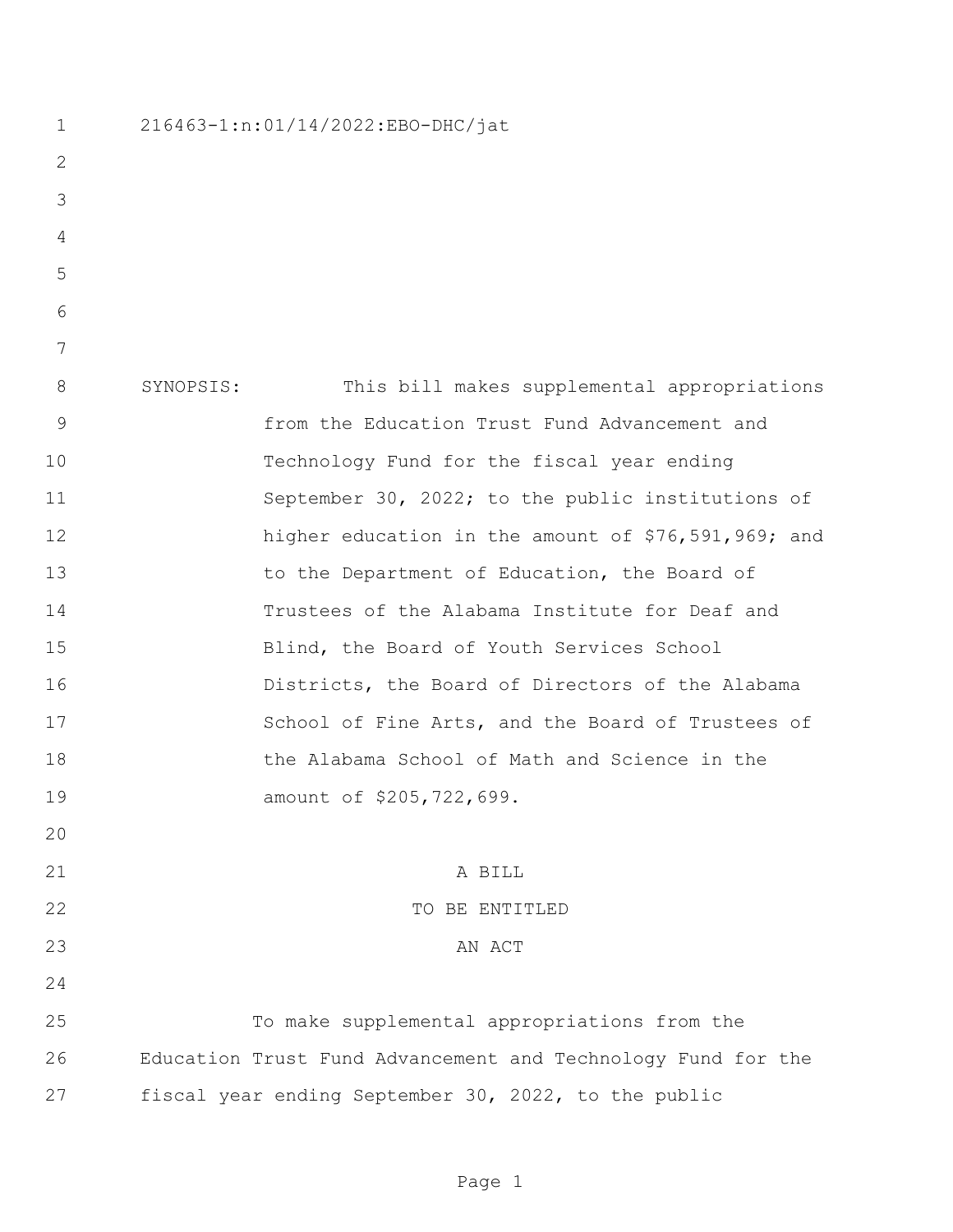institutions of higher education in the amount of \$76,591,969, and to the Department of Education, the Board of Trustees of the Alabama Institute for Deaf and Blind, the Board of Youth Services School Districts, the Board of Directors of the Alabama School of Fine Arts, and the Board of Trustees of the Alabama School of Math and Science in the amount of \$205,722,699.

8 BE IT ENACTED BY THE LEGISLATURE OF ALABAMA:

 Section 1. In addition to all other appropriations heretofore or hereafter made, there is hereby appropriated a total of \$76,591,969 from the Education Trust Fund Advancement and Technology Fund to the public institutions of higher edu- cation for the fiscal year ending September 30, 2022. This appropriation shall be expended as provided in Section 29-9-4, Code of Alabama 1975. This appropriation shall be distributed as follows:

| 17 | Alabama Community College System | \$25,173,392 |
|----|----------------------------------|--------------|
| 18 | Alabama A&M University           | 1,691,070    |
| 19 | Alabama State University         | 1,210,494    |
| 20 | University of Alabama            | 9,697,535    |
| 21 | University of Alabama Birmingham | 6,740,742    |
| 22 | University of Alabama Huntsville | 3, 132, 256  |
| 23 | Athens State University          | 1,013,483    |
| 24 | Auburn University                | 8,590,978    |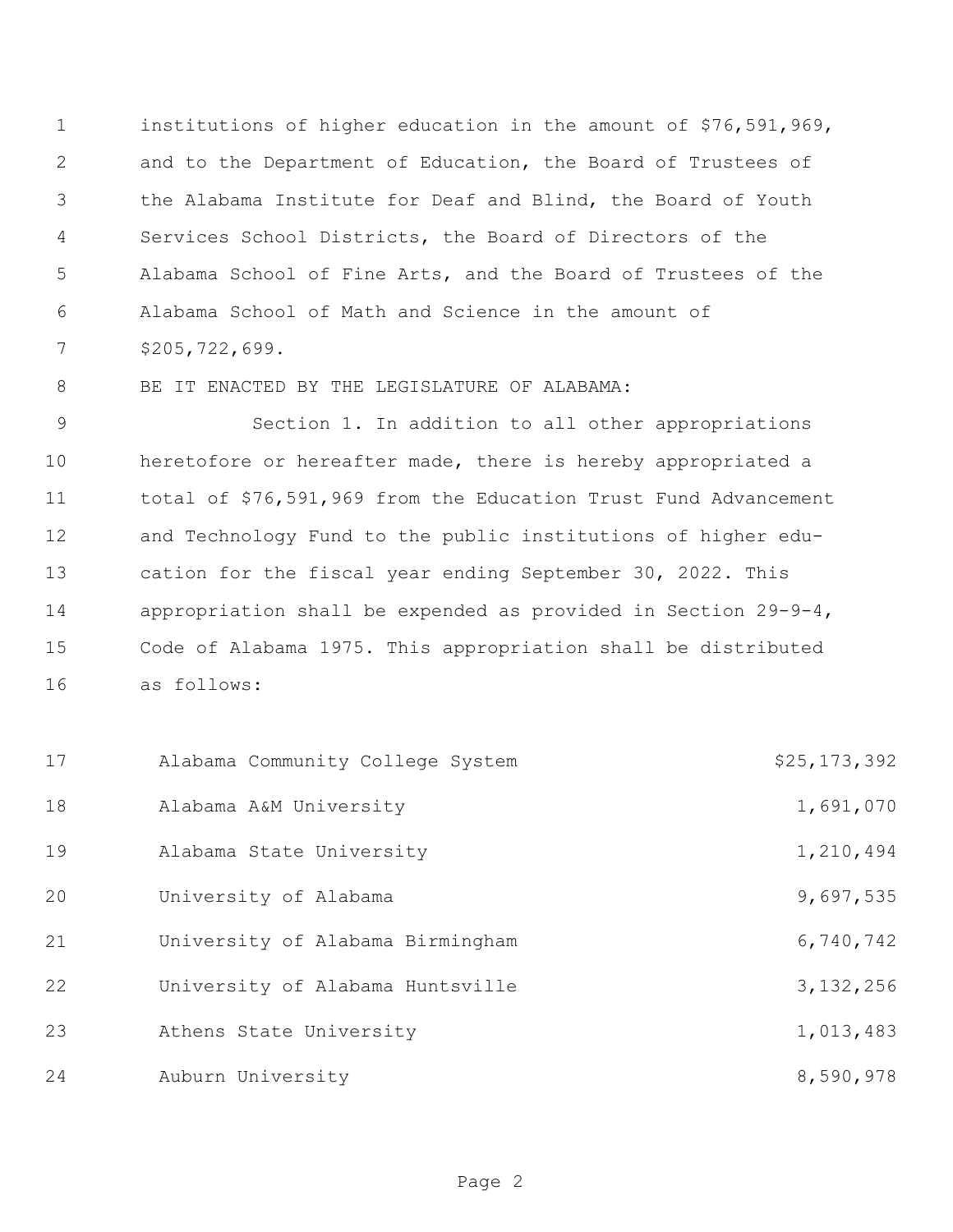| $\mathbf{1}$   | Auburn University Montgomery  | 1,781,246    |
|----------------|-------------------------------|--------------|
| 2              | Jacksonville State University | 3,078,476    |
| 3              | University of Montevallo      | 870,976      |
| $\overline{4}$ | University of North Alabama   | 2,539,231    |
| 5              | University of South Alabama   | 4,110,972    |
| 6              | Troy University               | 4,819,705    |
| 7              | Tuskegee University           | 279,226      |
| 8              | University of West Alabama    | 1,862,187    |
| 9              | Total                         | \$76,591,969 |

 Section 2. In addition to all other appropriations heretofore or hereafter made, there is hereby appropriated a total of \$205,722,699 from the Education Trust Fund Advancement and Technology Fund to the Department of Education, the Board of Trustees of the Alabama Institute for Deaf and Blind, the Board of Youth Services School Districts, 16 the Board of Directors of the Alabama School of Fine Arts, and the Board of Trustees of the Alabama School of Math and Science for the fiscal year ending September 30, 2022. This appropriation shall be expended as provided in Section 29-9-4, Code of Alabama 1975.

 Section 3. (a) The Department of Education shall al- locate the funds appropriated herein to the local boards of education and entities as follows: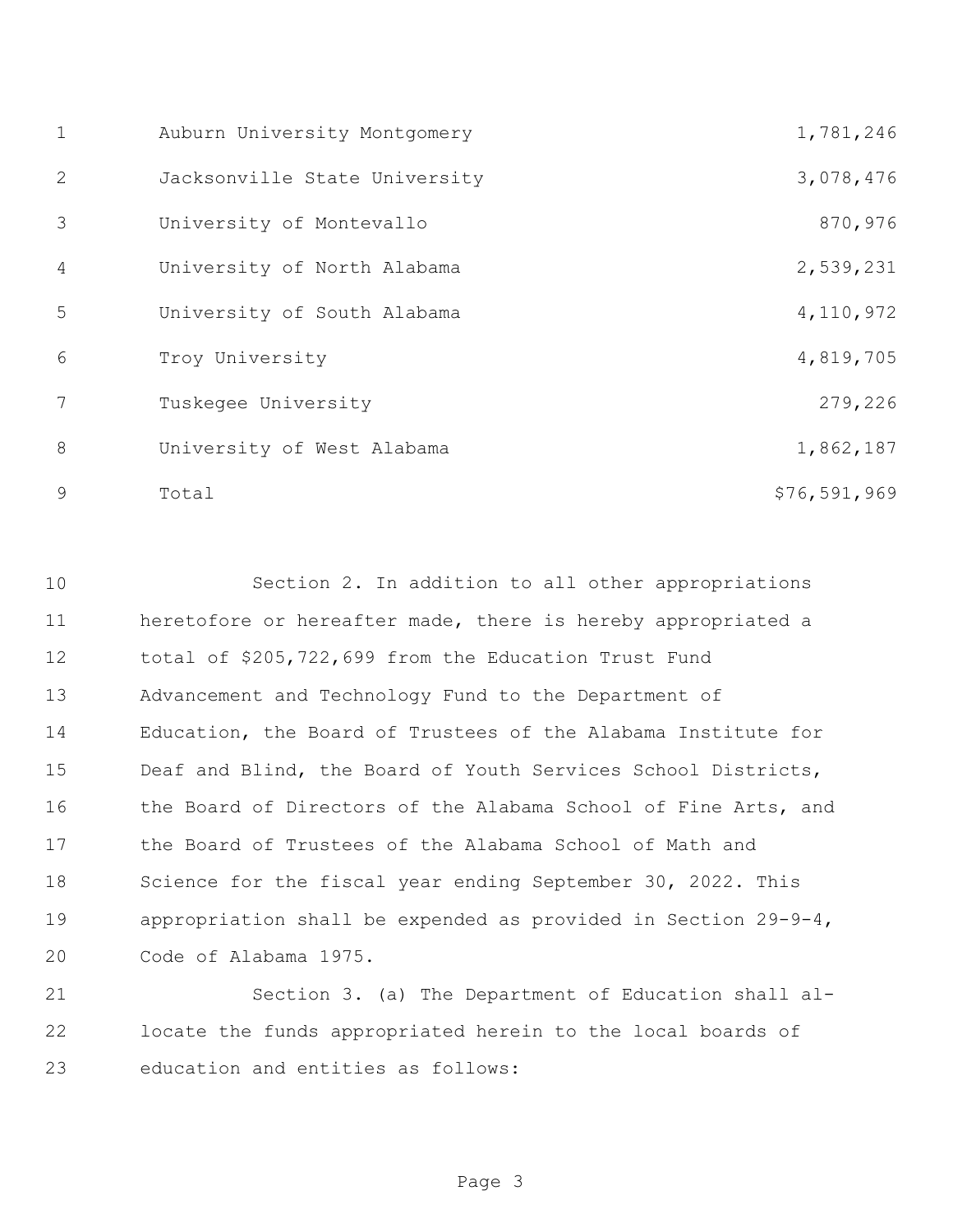| $\mathbf 1$    | Alabaster City   | \$1,721,079 |
|----------------|------------------|-------------|
| $\mathbf{2}$   | Albertville City | 1,620,913   |
| $\mathfrak{Z}$ | Alexander City   | 808,197     |
| $\overline{4}$ | Andalusia City   | 488,354     |
| 5              | Anniston City    | 492, 475    |
| $\sqrt{6}$     | Arab City        | 710,835     |
| 7              | Athens City      | 1,283,976   |
| $8\,$          | Attalla City     | 407,958     |
| $\mathcal{G}$  | Auburn City      | 2,535,961   |
| 10             | Autauga County   | 2,484,964   |
| 11             | Baldwin County   | 8,371,002   |
| 12             | Barbour County   | 183,168     |
| 13             | Bessemer City    | 914,595     |
| 14             | Bibb County      | 864,476     |
| 15             | Birmingham City  | 5,896,603   |
| 16             | Blount County    | 2,156,001   |
| 17             | Boaz City        | 662,048     |
| 18             | Brewton City     | 324,418     |
| 19             | Bullock County   | 392,706     |
| 20             | Butler County    | 800,224     |
| 21             | Calhoun County   | 2, 214, 064 |
| 22             | Chambers County  | 923,262     |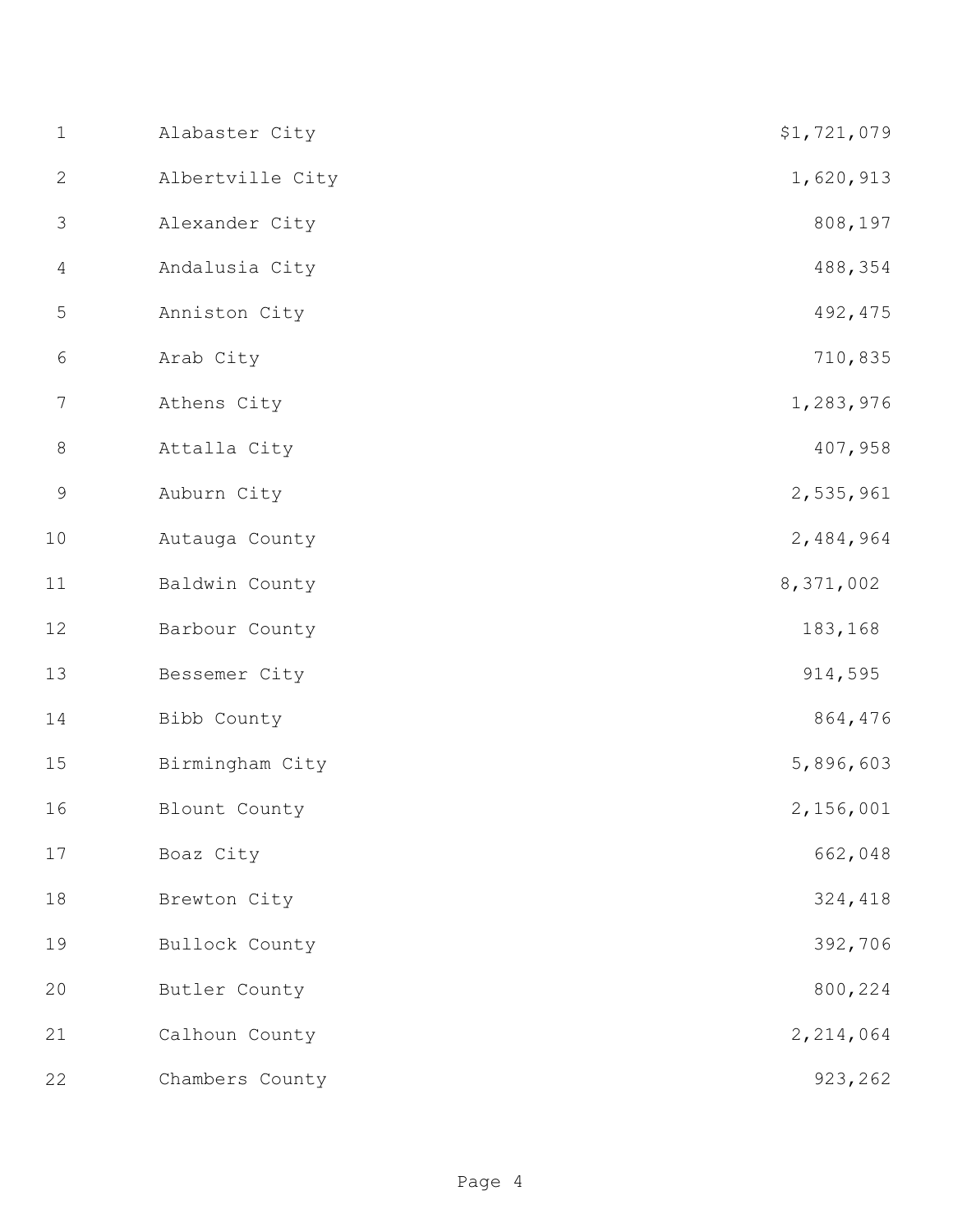| $\mathbf 1$    | Cherokee County  | 1,044,047   |
|----------------|------------------|-------------|
| $\mathbf{2}$   | Chickasaw City   | 762,271     |
| 3              | Chilton County   | 2,095,077   |
| 4              | Choctaw County   | 303,274     |
| 5              | Clarke County    | 631,841     |
| 6              | Clay County      | 508,393     |
| $\overline{7}$ | Cleburne County  | 689,989     |
| $8\,$          | Coffee County    | 727,900     |
| $\mathsf 9$    | Colbert County   | 707,706     |
| 10             | Conecuh County   | 447,469     |
| 11             | Coosa County     | 220,994     |
| 12             | Covington County | 780,341     |
| 13             | Crenshaw County  | 606,166     |
| 14             | Cullman City     | 895,986     |
| 15             | Cullman County   | 2,601,529   |
| 16             | Dale County      | 957,731     |
| 17             | Daleville City   | 307,268     |
| 18             | Dallas County    | 775,583     |
| 19             | Decatur City     | 2, 413, 263 |
| 20             | DeKalb County    | 2,360,128   |
| 21             | Demopolis City   | 581,468     |
| 22             | Dothan City      | 2,279,930   |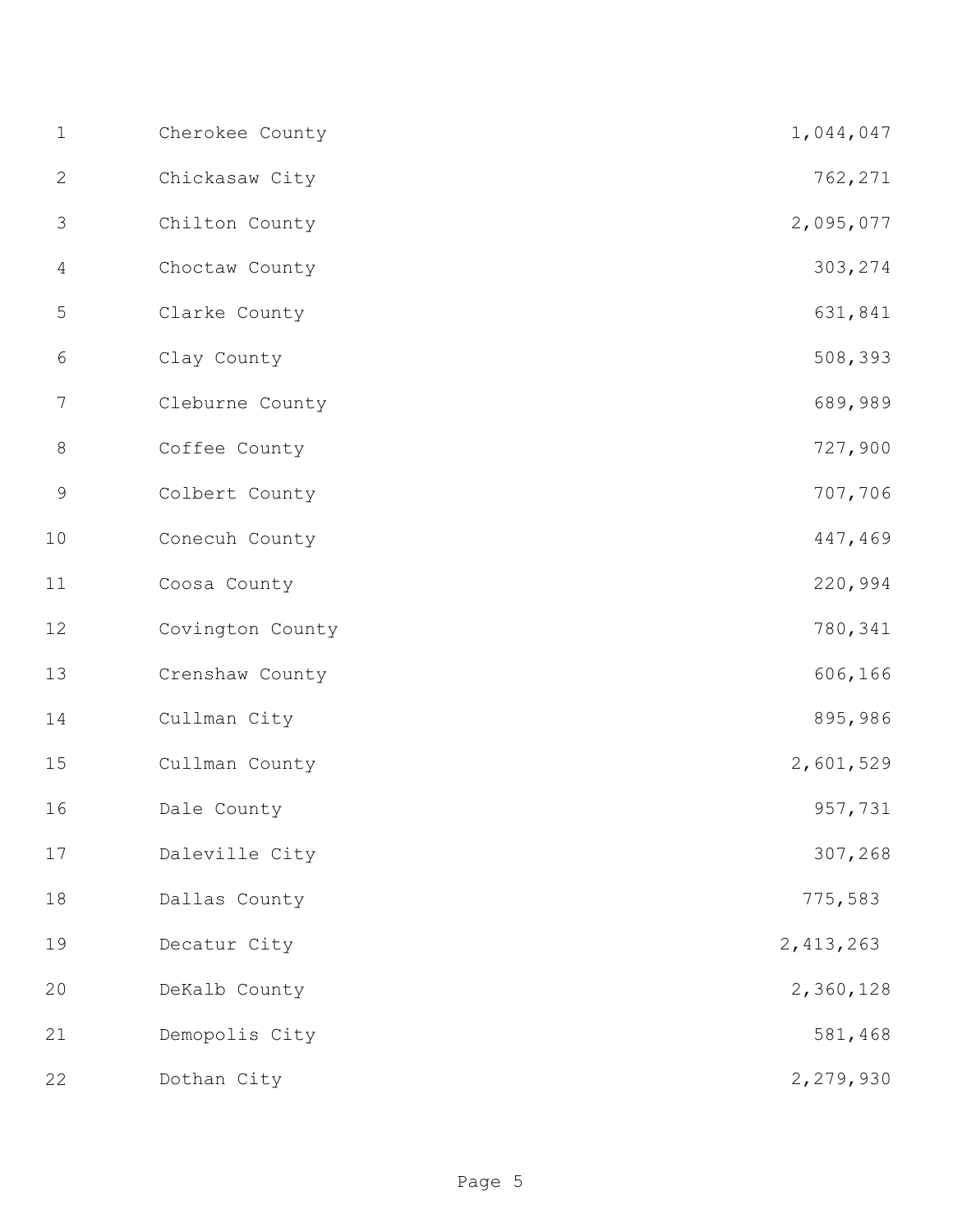| $\mathbf 1$    | Elba City         | 173,425     |
|----------------|-------------------|-------------|
| $\mathbf{2}$   | Elmore County     | 3, 255, 959 |
| $\mathfrak{Z}$ | Enterprise City   | 1,849,908   |
| $\overline{4}$ | Escambia County   | 1,153,999   |
| 5              | Etowah County     | 2,342,228   |
| $\sqrt{6}$     | Eufaula City      | 1,805,808   |
| 7              | Fairfield City    | 434,525     |
| $\,8\,$        | Fayette County    | 602,158     |
| $\mathsf 9$    | Florence City     | 1,267,973   |
| 10             | Fort Payne City   | 949,829     |
| 11             | Franklin County   | 988,675     |
| 12             | Gadsden City      | 1,366,596   |
| 13             | Geneva City       | 348,917     |
| 14             | Geneva County     | 719,092     |
| 15             | Greene County     | 258,608     |
| 16             | Gulf Shores City  | 610,740     |
| 17             | Guntersville City | 500,703     |
| 18             | Hale County       | 643,213     |
| 19             | Haleyville City   | 445,784     |
| 20             | Hartselle City    | 966,455     |
| 21             | Henry County      | 679,750     |
| 22             | Homewood City     | 1, 183, 116 |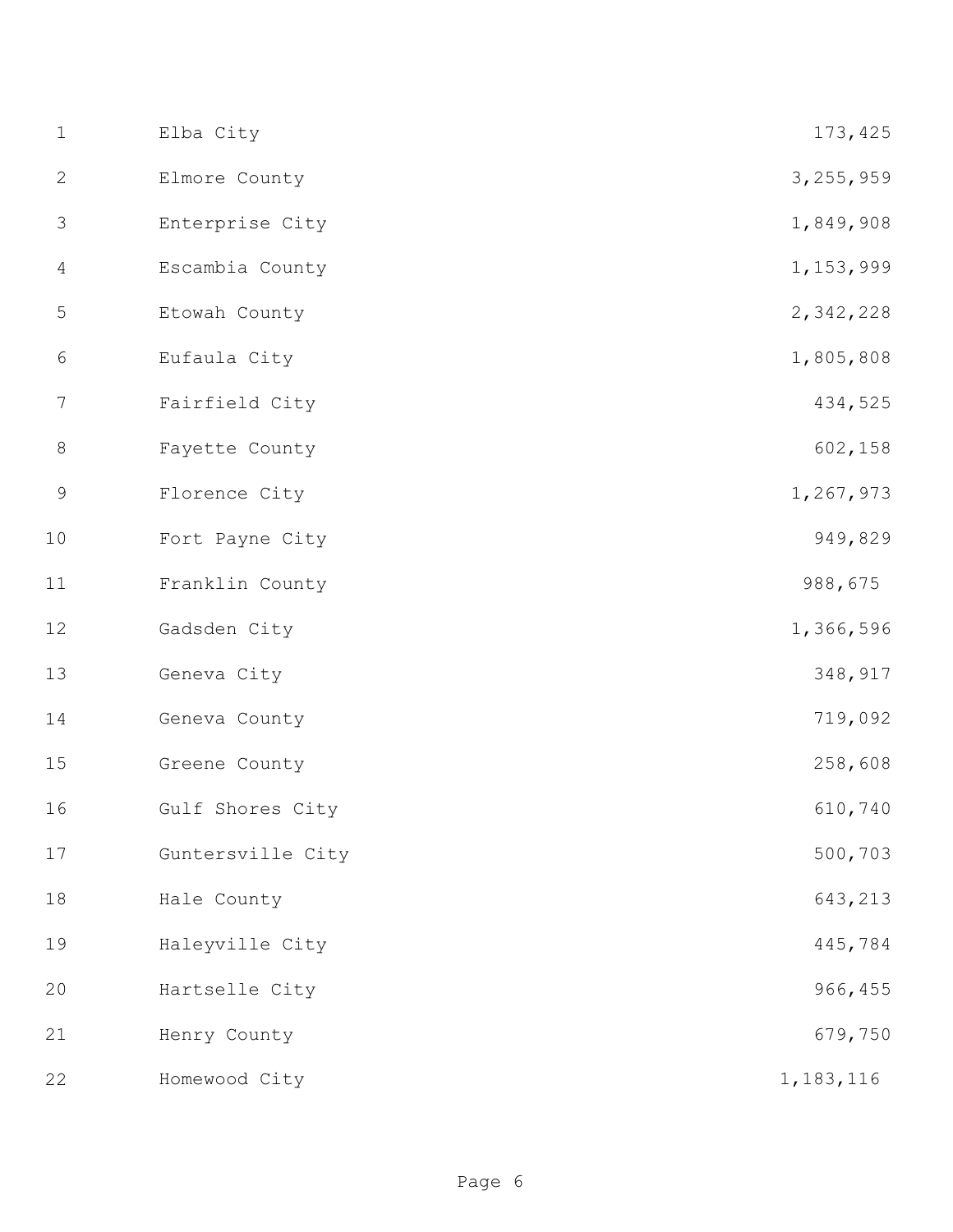| $\mathbf 1$    | Hoover City       | 3,803,948   |
|----------------|-------------------|-------------|
| $\mathbf{2}$   | Houston County    | 1,749,714   |
| 3              | Huntsville City   | 6, 477, 377 |
| $\overline{4}$ | Jackson County    | 1,407,990   |
| 5              | Jacksonville City | 459,110     |
| $\sqrt{6}$     | Jasper City       | 724,402     |
| 7              | Jefferson County  | 9,793,169   |
| $8\,$          | Lamar County      | 620,441     |
| $\mathsf 9$    | Lanett City       | 267,133     |
| 10             | Lauderdale County | 2, 174, 722 |
| 11             | Lawrence County   | 1,302,797   |
| 12             | Lee County        | 2,567,725   |
| 13             | Leeds City        | 552,776     |
| 14             | Limestone County  | 3,579,597   |
| 15             | Linden City       | 135,500     |
| 16             | Lowndes County    | 369,919     |
| $17$           | Macon County      | 537,340     |
| 18             | Madison City      | 3,260,873   |
| 19             | Madison County    | 5, 311, 708 |
| 20             | Marengo County    | 258,353     |
| 21             | Marion County     | 903,761     |
| 22             | Marshall County   | 1,565,852   |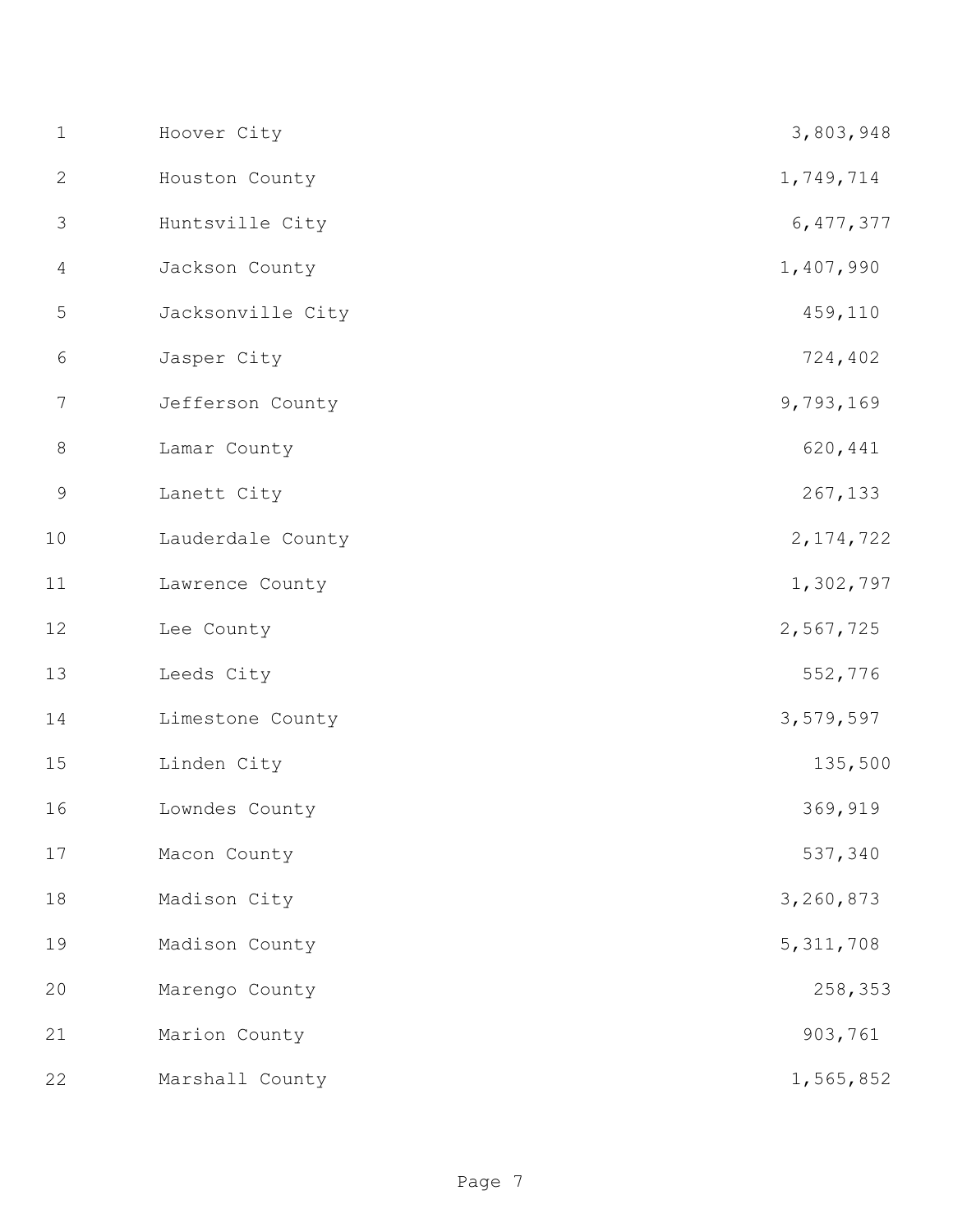| $1\,$          | Midfield City       | 287,031     |
|----------------|---------------------|-------------|
| $\mathbf{2}$   | Mobile County       | 14,529,895  |
| 3              | Monroe County       | 865,737     |
| $\overline{4}$ | Montgomery County   | 7,790,073   |
| $\mathsf S$    | Morgan County       | 2,059,601   |
| $\sqrt{6}$     | Mountain Brook City | 1,239,324   |
| $\overline{7}$ | Muscle Shoals City  | 784,986     |
| $8\,$          | Oneonta City        | 404,786     |
| $\mathsf 9$    | Opelika City        | 1,327,892   |
| 10             | Opp City            | 347,799     |
| 11             | Oxford City         | 1, 147, 131 |
| 12             | Ozark City          | 551,459     |
| 13             | Pelham City         | 963,439     |
| 14             | Pell City           | 1,116,669   |
| 15             | Perry County        | 318,116     |
| 16             | Phenix City         | 2,003,493   |
| 17             | Pickens County      | 654,684     |
| $18$           | Piedmont City       | 310,539     |
| 19             | Pike County         | 595,445     |
| 20             | Pike Road City      | 681,790     |
| 21             | Randolph County     | 562,788     |
| 22             | Roanoke City        | 394,971     |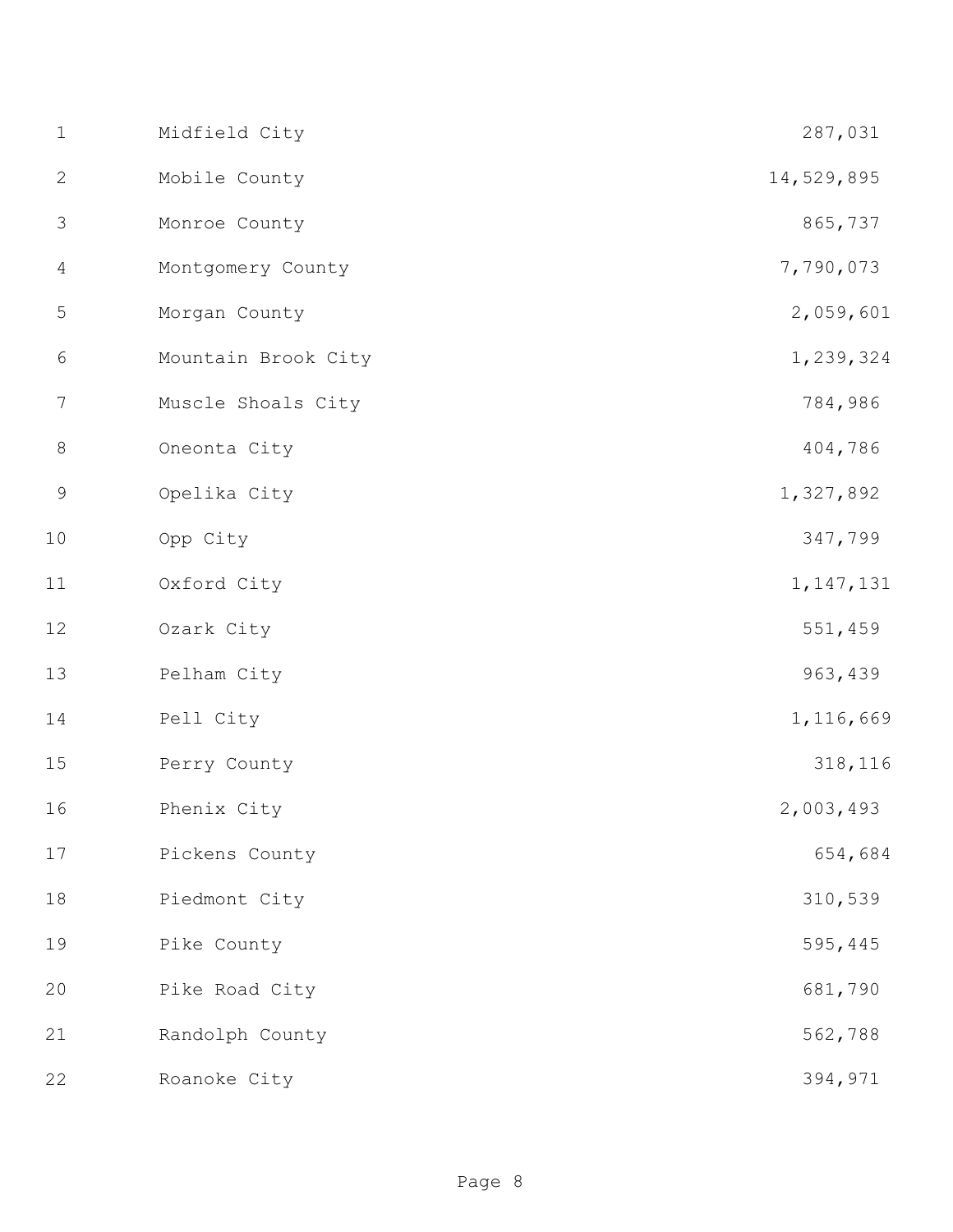| $1\,$          | Russell County    | 962,136     |
|----------------|-------------------|-------------|
| $\mathbf{2}$   | Russellville City | 691,675     |
| 3              | Saraland City     | 883,000     |
| $\overline{4}$ | Satsuma City      | 419,570     |
| 5              | Scottsboro City   | 676,451     |
| $\sqrt{6}$     | Selma City        | 757,428     |
| 7              | Sheffield City    | 277,316     |
| $\,8\,$        | Shelby County     | 5,788,917   |
| $\mathsf 9$    | St. Clair County  | 2,592,140   |
| 10             | Sumter County     | 322,392     |
| 11             | Sylacauga City    | 569,586     |
| 12             | Talladega City    | 510,829     |
| 13             | Talladega County  | 1,933,732   |
| 14             | Tallapoosa County | 760,359     |
| 15             | Tallassee City    | 457,269     |
| 16             | Tarrant City      | 335,237     |
| 17             | Thomasville City  | 301,476     |
| $1\,8$         | Troy City         | 466,092     |
| 19             | Trussville City   | 1,360,110   |
| 20             | Tuscaloosa City   | 2,910,412   |
| 21             | Tuscaloosa County | 5, 145, 095 |
| 22             | Tuscumbia City    | 404,956     |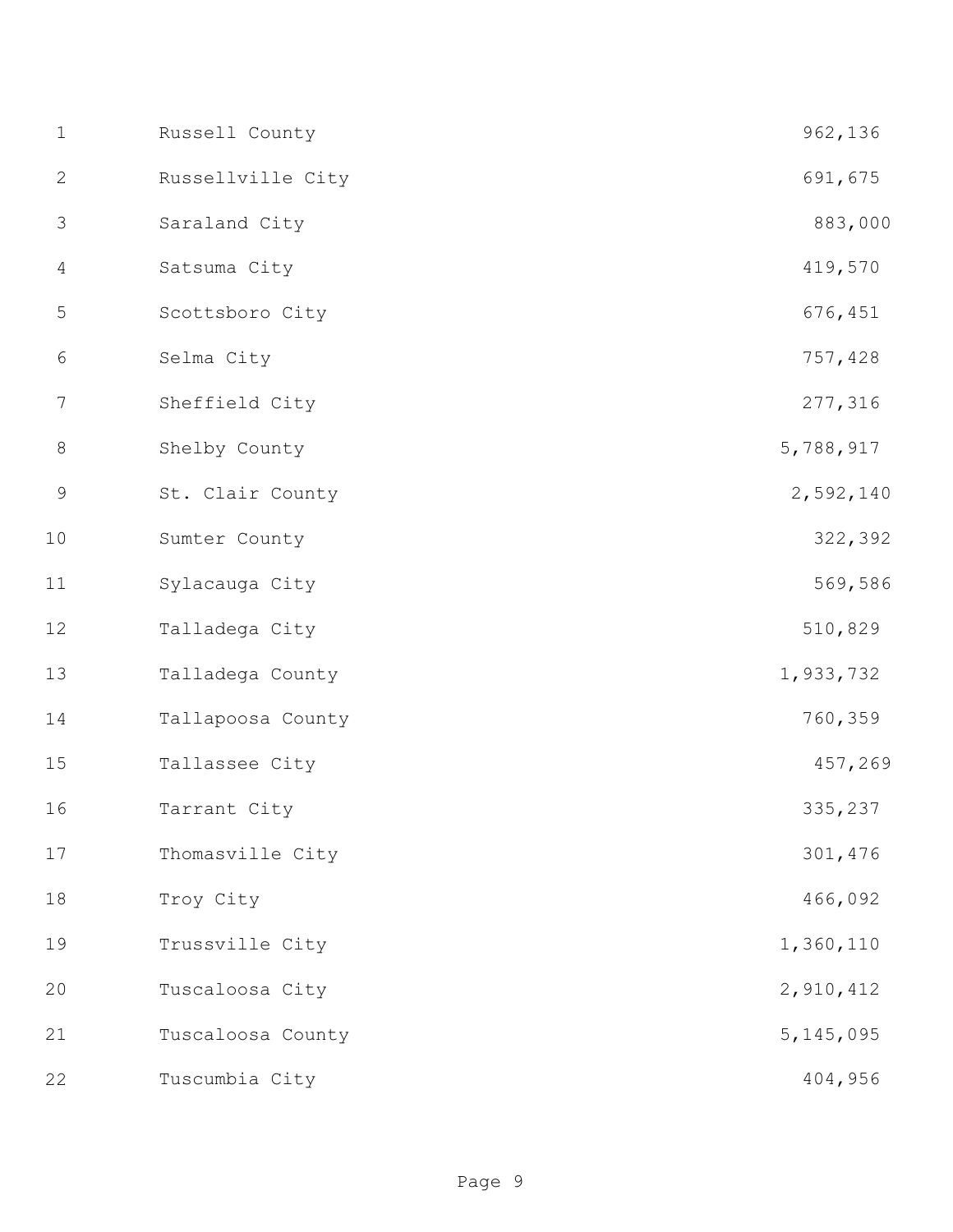| $\mathbf 1$  | Vestavia Hills City                      | 1,990,478     |
|--------------|------------------------------------------|---------------|
| $\mathbf{2}$ | Walker County                            | 1,965,284     |
| 3            | Washington County                        | 713,965       |
| 4            | Wilcox County                            | 375,032       |
| 5            | Winfield City                            | 351,778       |
| 6            | Winston County                           | 619,421       |
| 7            | University Charter School                | 135,386       |
| $\,8\,$      | Cyber and Engineering, Alabama School of | 44,185        |
| $\mathsf 9$  | Acceleration Day and Evening Academy     | 93,057        |
| 10           | LEAD Academy                             | 128,348       |
| 11           | Legacy Prep                              | 71,574        |
| 12           | I-3 Academy                              | 116,778       |
| 13           | Youth Services School District,          |               |
| 14           | (Department of)                          | 57,780        |
| 15           | Deaf and Blind, (Alabama Institute for   |               |
| 16           | the)                                     | 101,681       |
| 17           | Math and Science, (Alabama School of)    | 72,508        |
| 18           | Fine Arts, (Alabama School of)           | 94,317        |
| 19           | Teacher Professional Development         | 2,000,000     |
| 20           | Total                                    | \$205,722,699 |

 (b) Notwithstanding any other laws to the contrary, the funds appropriated to the Department of Education by